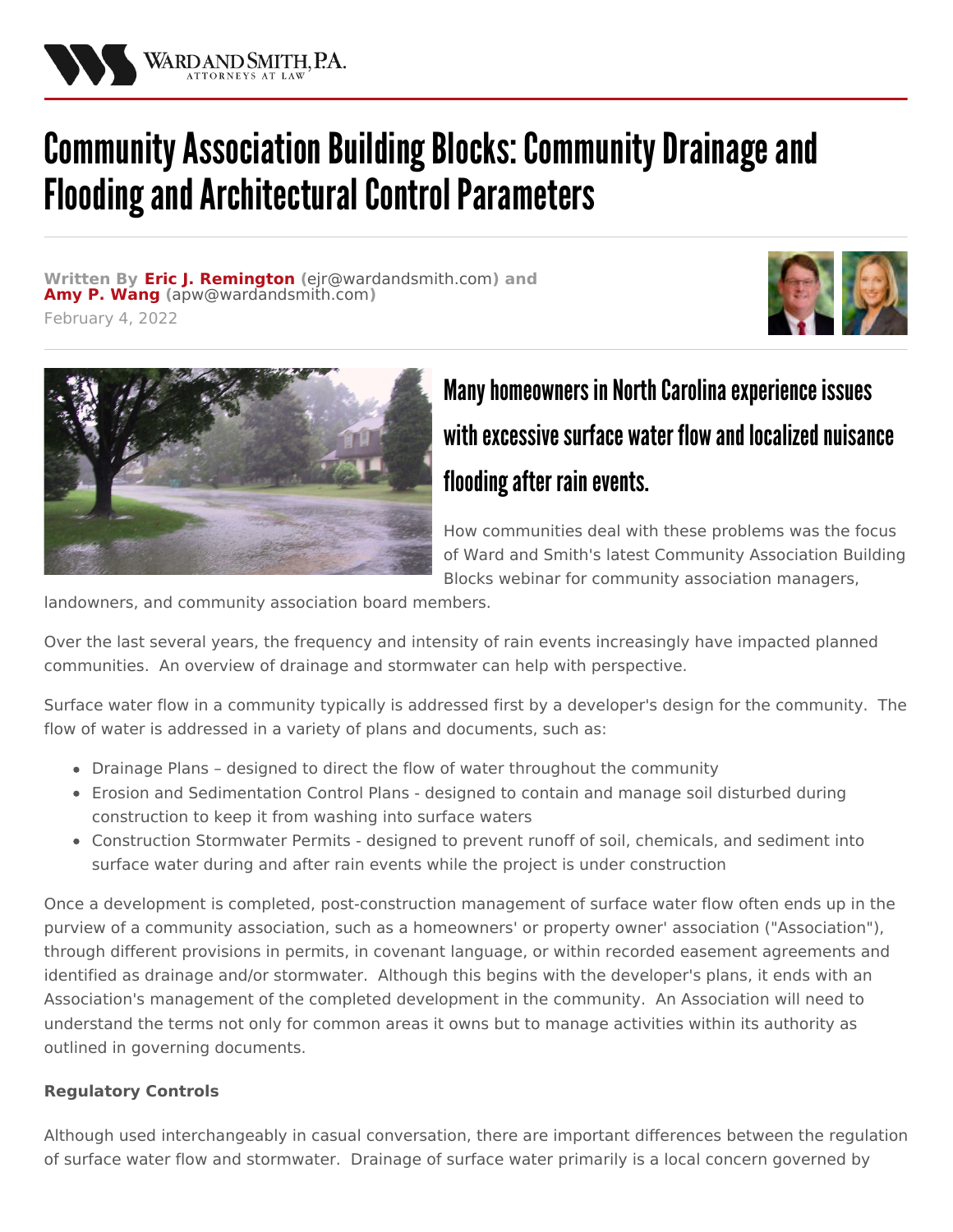ordinances and building permit schemes within a county or city with jurisdiction over a drainage basin (local rivers, tributaries, etc.). Plans for drainage have features that address surface water direction of flow after grading and completion of development to allow for predictability of surface water flow from rain events or man-made irrigation and to manage the ability of the drainage basin system to store water. Although stormwater looks similar to drainage because a rain event generates flow, the regulation has a different goal. Stormwater management is intended to prevent pollutants in the flow from impacting surface water resources, whereas drainage plans address the volume and the direction of the flow, but not what's actually in the flow.

There can be substantial overlap between governmental bodies and ordinances that manage stormwater and drainage. The two issues must be separately addressed since they are different. The enforcement mechanisms also vary depending on whether the obligations are in a permit that stands alone or in a recorded agreement, such as restrictive covenants and easement agreements.

The terms in a document addressing stormwater are designed to control the amount of impervious surface or built-upon area ("BUA") that can be constructed in a community. Undeveloped vegetative space helps control the velocity of stormwater runoff and allows the water to infiltrate into the soil where pollutants are captured. Geographic location often determines what regulatory scheme will control. Certain areas, including the 20 coastal counties, are subject to the State Stormwater Permit Program administered by the North Carolina Department of Environmental Quality Division of Energy Mineral and Land Resources ("DEMLR"). Under that program, there are two types of residential permits, low density, and high density. For low density, 12 to 25 percent of the project area can be developed with BUA to retain enough green space for stormwater infiltration to occur.

Higher density communities may be developed with more BUA but will need to utilize engineered stormwater control measures, such as ponds, to treat the additional stormwater runoff resulting from more impervious surfaces. Unlike low density stormwater permits, which do not expire, high density permits must be renewed every eight years. As part of the permit renewal process, inspections have to be done to ensure the stormwater control measures are still functioning as designed.

When a residential subdivision project is completed, the management of stormwater often shifts to the Association. For properties in an area with local easement agreements, the obligations will do so automatically when the property is conveyed. If the property is in an area governed by a state stormwater permit, a formal transfer process is required by statute and regulation. Once the common areas have been conveyed to the Association, and the Association no longer is controlled by the developer, a transfer request application must be submitted to DEMLR. The agency will inspect the development to confirm the stormwater management system is in compliance before it transfers the permit. The Association will need to understand and follow the terms of the permit and any related provisions in its governing documents.

Association members and managers should be aware that new provisions [regardingthe](/articles/state-stormwater-program-amendments-significant-for-those-affected-by-post-construction-stormwater-permits) transfer of State Stormwater Permits began in September 2021 with revisions to the North Carolina General Statutes.

## **Liability Issues**

North Carolina allows landowners to change the surface water flow on their property. A variety of liability issues can arise when adjoining properties experience flooding as a result of landowners performing grading, changing vegetation, or altering drainage channels.

There are several theories that govern the liability of surface water flow: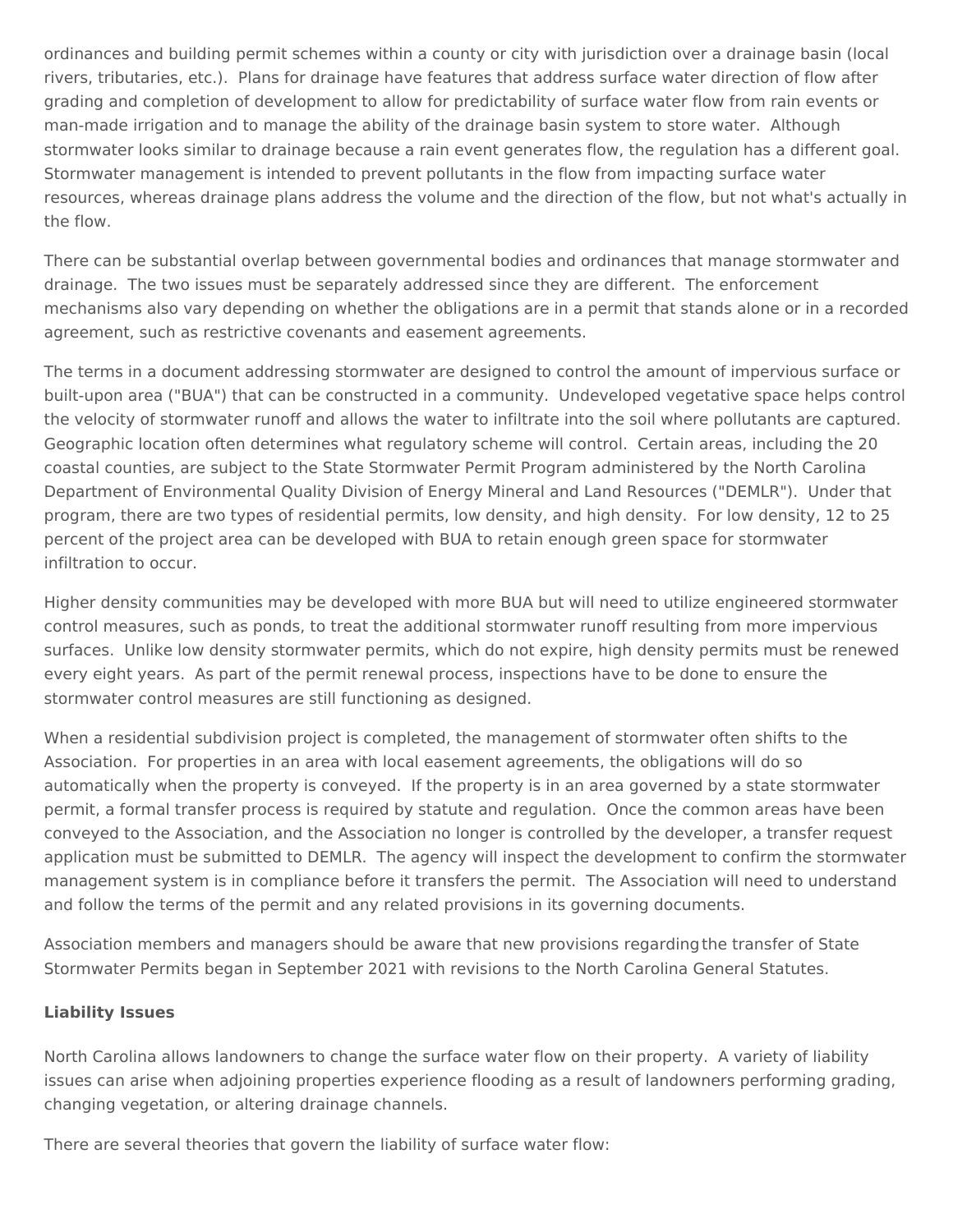- Common Enemy Rule surface water is a common enemy to all landowners
	- A landowner can do what is necessary to address issues with surface water
	- A landowner has no liability to adjoining landowners for property damage resulting from alterations to surface water flow
- Civil Law Rule a landowner is liable to another when adjoining property is damaged due to alterations in the flow of surface water
	- o North Carolina followed the Civil Law Rule until 1977 when a specific case prompted reconsideration

Part of the reason for reconsideration was that North Carolina was already following a number of exceptions to the Civil Law Rule. A notable exception was made for municipal construction, including street construction. Essentially, the courts found that even though the construction of a street may result in increased runoff that could cause damage to an adjoining property, the street is something that is built for the public good. So, any potential damage to adjoining property would be outweighed by the benefits the community gained from having the roadway, as long as the roadway was built using sound engineering techniques and was not found to be negligently constructed.

This exception and other reasons led the North Carolina Supreme Court to adopt the Reasonable Use Rule, which provides the following:

- A landowner can make reasonable use of property even if it results in harm to an adjoining landowner
- Liability can occur if the interference is unreasonable and causes substantial damage to the adjoining property

Basically, landowners must take reasonable care to avoid causing unnecessary harm to adjoining landowners. The Court indicated that in some cases, the gravity of the harm to the adjoining landowner might be so significant that compensation is required, regardless of whether the conduct of the defendant was reasonable under the circumstances.

So, how do the courts determine if a use was reasonable or not? The courts will review a number of factors to determine whether a landowner exercised reasonable care. The factors considered by the courts include:

- Whether the action was intentional, unreasonable, negligent, or reckless
- The extent and character of the harm versus the social value of the use (the purpose of the use)
- Whether the action taken is typical or suitable for the locality
- Whether the landowner took reasonable steps to minimize damage caused by the change

Other factors that the courts will consider are whether the action taken by a landowner violates any federal, state, or local laws, easement agreements, or restrictive covenants that govern the land. For example, if a developer gets approval for a site plan and then makes unauthorized changes to the plan, the developer may be liable for any damage to adjoining properties that result from changes to the natural flow of surface water.

When a developer transfers streets, drainage ditches, retention/detention ponds, and other common areas to a homeowners association, the association becomes responsible for the control, operation, repair, maintenance, and upkeep of those areas. When determining whether an association will be liable for drainage issues, the restrictive covenants will be an essential part of the review. Since restrictive covenants are contracts, they often are interpreted as a matter of law. The Court will look at the "four corners of the document and will attempt to determine the intent of the drafter at the time the covenant was created. Covenants are usually strictly construed—meaning that any doubt is resolved in favor of the free use of the land and against the restriction—but the courts can find implied rights or obligations.